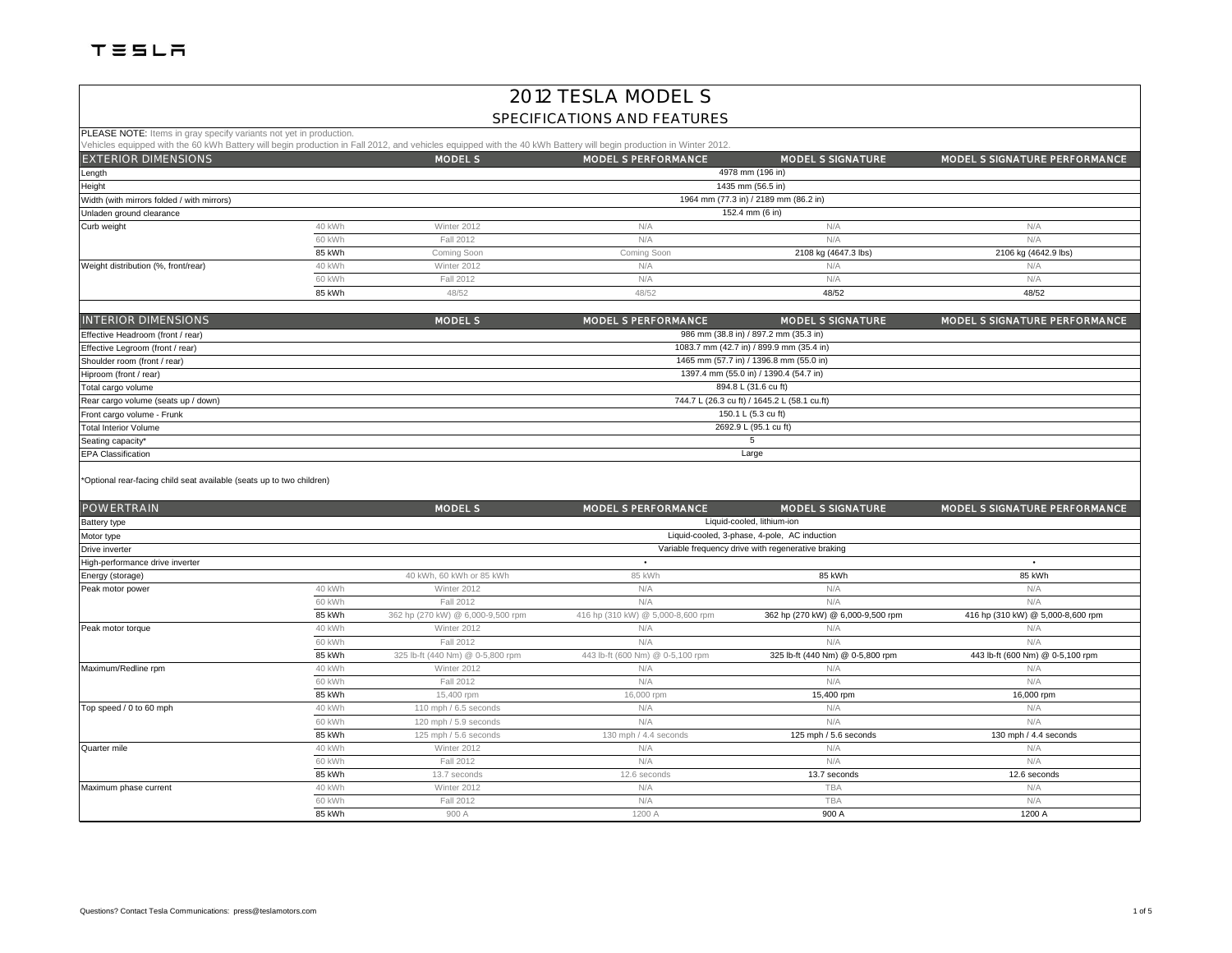| POWERTRAIN cont'd                                                                                                                                                                                                       |        | <b>MODEL S</b>                       | <b>MODEL S PERFORMANCE</b> | <b>MODEL S SIGNATURE</b>                                                    | MODEL S SIGNATURE PERFORMANCE |  |
|-------------------------------------------------------------------------------------------------------------------------------------------------------------------------------------------------------------------------|--------|--------------------------------------|----------------------------|-----------------------------------------------------------------------------|-------------------------------|--|
| Supercharging (90 kW DC peak)                                                                                                                                                                                           | 40 kWh | N/A                                  | N/A                        | N/A                                                                         | N/A                           |  |
|                                                                                                                                                                                                                         | 60 kWh | Optional                             | N/A                        | N/A                                                                         | N/A                           |  |
|                                                                                                                                                                                                                         | 85 kWh | $\bullet$                            | $\bullet$                  |                                                                             | $\bullet$                     |  |
| Drivetrain                                                                                                                                                                                                              |        |                                      |                            | Transverse rear motor, Rear Wheel Drive                                     |                               |  |
| Gearbox type                                                                                                                                                                                                            |        | Single ratio transaxle               |                            |                                                                             |                               |  |
| Reduction ratio                                                                                                                                                                                                         |        |                                      |                            | 9.73:1                                                                      |                               |  |
| Battery warranty                                                                                                                                                                                                        | 40 kWh | 8 years / 100,000 miles              | N/A                        | N/A                                                                         | N/A                           |  |
|                                                                                                                                                                                                                         | 60 kWh | 8 years / 125,000 miles              | N/A                        | N/A                                                                         | N/A                           |  |
|                                                                                                                                                                                                                         | 85 kWh | 8 years / unlimited miles            | 8 years / unlimited miles  | 8 years / unlimited miles                                                   | 8 years / unlimited miles     |  |
|                                                                                                                                                                                                                         |        |                                      |                            |                                                                             |                               |  |
| AC CHARGING (Household Current)                                                                                                                                                                                         |        | <b>MODEL S</b>                       | <b>MODEL S PERFORMANCE</b> | <b>MODEL S SIGNATURE</b>                                                    | MODEL S SIGNATURE PERFORMANCE |  |
| Charger type                                                                                                                                                                                                            |        |                                      |                            | Isolated, unity power factor                                                |                               |  |
| Input compatibility*                                                                                                                                                                                                    |        |                                      |                            | 85-265 V. 45-65 Hz. 1-80 A                                                  |                               |  |
| Mobile Connector                                                                                                                                                                                                        |        |                                      |                            | 120 V and 240 V outlet adapters included, up to 240 V, 40 A                 |                               |  |
| High Power Wall Connector (Optional)                                                                                                                                                                                    |        |                                      |                            | 240 V hard-wired, up to 80 A                                                |                               |  |
| J1772 Adapter                                                                                                                                                                                                           |        |                                      |                            | Public charging station adapter, up to 80 A (most public stations are 24 A) |                               |  |
| Peak charger efficiency                                                                                                                                                                                                 |        |                                      |                            | 92%                                                                         |                               |  |
| Single Charger - 10 kW on-board charger                                                                                                                                                                                 |        |                                      |                            |                                                                             |                               |  |
| Twin Chargers - 20 kW on-board charger                                                                                                                                                                                  |        | Optional                             | Optional                   | ٠                                                                           | $\bullet$                     |  |
| Charge rate** (miles of range per hour of charge)***                                                                                                                                                                    |        |                                      |                            | 62                                                                          |                               |  |
| When equipped with the Twin Chargers option<br>*When using Twin Chargers combined with a High Power Wall Connector drawing 80 A<br>**When driving constant at 55mph, 19" tires, windows up, average ambient temperature |        |                                      |                            |                                                                             |                               |  |
| DC CHARGING (Tesla Superchargers)                                                                                                                                                                                       |        | <b>MODEL S</b>                       | <b>MODEL S PERFORMANCE</b> | <b>MODEL S SIGNATURE</b>                                                    | MODEL S SIGNATURE PERFORMANCE |  |
| Charge rate* (Superchargers provide up to 90 kW DC)                                                                                                                                                                     | 40 kWh | N/A                                  | N/A                        | N/A                                                                         | N/A                           |  |
| (miles of range per hour of charge)                                                                                                                                                                                     | 60 kWh | Fall 2012                            | N/A                        | N/A                                                                         | N/A                           |  |
|                                                                                                                                                                                                                         | 85 kWh | Up to 300                            | Up to 300                  | Up to 300                                                                   | Up to 300                     |  |
| Supercharger Hardware                                                                                                                                                                                                   |        | Standard on 85 kWh and 60 kWh models |                            | $\bullet$                                                                   | ٠                             |  |
| Maximum charge recovery in 30 minutes                                                                                                                                                                                   | 40 kWh | N/A                                  | N/A                        | N/A                                                                         | N/A                           |  |
|                                                                                                                                                                                                                         | 60 kWh | Fall 2012                            | N/A                        | N/A                                                                         | N/A                           |  |
|                                                                                                                                                                                                                         | 85 kWh | 50%                                  | 50%                        | 50%                                                                         | 50%                           |  |
| *When driving constantly at 55mph, 19" tires, windows up, average ambient temperature                                                                                                                                   |        |                                      |                            |                                                                             |                               |  |
| <b>CHASSIS</b>                                                                                                                                                                                                          |        | <b>MODEL S</b>                       | MODEL S PERFORMANCE        | <b>MODEL S SIGNATURE</b>                                                    | MODEL S SIGNATURE PERFORMANCE |  |
| Track (front / rear)                                                                                                                                                                                                    |        |                                      |                            | 1662 mm (65.4 in) / 1700 mm (66.9 in)                                       |                               |  |

| Track (front / rear)                                                                                                      | 1662 mm (65.4 in) / 1700 mm (66.9 in)                                                                                                                                     |          |          |                                                                                                                                                                                                          |  |  |
|---------------------------------------------------------------------------------------------------------------------------|---------------------------------------------------------------------------------------------------------------------------------------------------------------------------|----------|----------|----------------------------------------------------------------------------------------------------------------------------------------------------------------------------------------------------------|--|--|
| Wheelbase                                                                                                                 | 2960 mm (116.5 in)                                                                                                                                                        |          |          |                                                                                                                                                                                                          |  |  |
| 19" aluminum alloy wheels with Goodyear Eagle RS-A2-245/45R19 all-<br>season tires                                        |                                                                                                                                                                           | Optional | Optional | Optional                                                                                                                                                                                                 |  |  |
| 21" sonic sliver aluminum alloy wheels with Continental Extreme Contact<br>DW-245/35R21 high-performance tires            | Optional                                                                                                                                                                  | Optional |          | Optional                                                                                                                                                                                                 |  |  |
| 21" performance carbon gray aluminum alloy wheels with Continental<br>Extreme Contact DW-245/35R21 high-performance tires |                                                                                                                                                                           |          |          |                                                                                                                                                                                                          |  |  |
| Front suspension                                                                                                          |                                                                                                                                                                           |          |          | Double wishbone, virtual steer axis independent front suspension fitted with coil-over monotube shock absorbers, hollow aluminum steering knuckles, aluminum lower control arms and solid stabilizer bar |  |  |
| Rear suspension                                                                                                           | Multi-link independent all-aluminum rear suspension fitted with coil-over monotube shock absorbers, and solid stabilizer bar mounted to isolated hollow aluminum subframe |          |          |                                                                                                                                                                                                          |  |  |
| Active Air Suspension                                                                                                     | Optional                                                                                                                                                                  |          |          |                                                                                                                                                                                                          |  |  |
| Steering system                                                                                                           | Rack and pinion variable ratio, speed sensitive electronic power steering                                                                                                 |          |          |                                                                                                                                                                                                          |  |  |
| Steering column                                                                                                           | Power tilt & telescopic                                                                                                                                                   |          |          |                                                                                                                                                                                                          |  |  |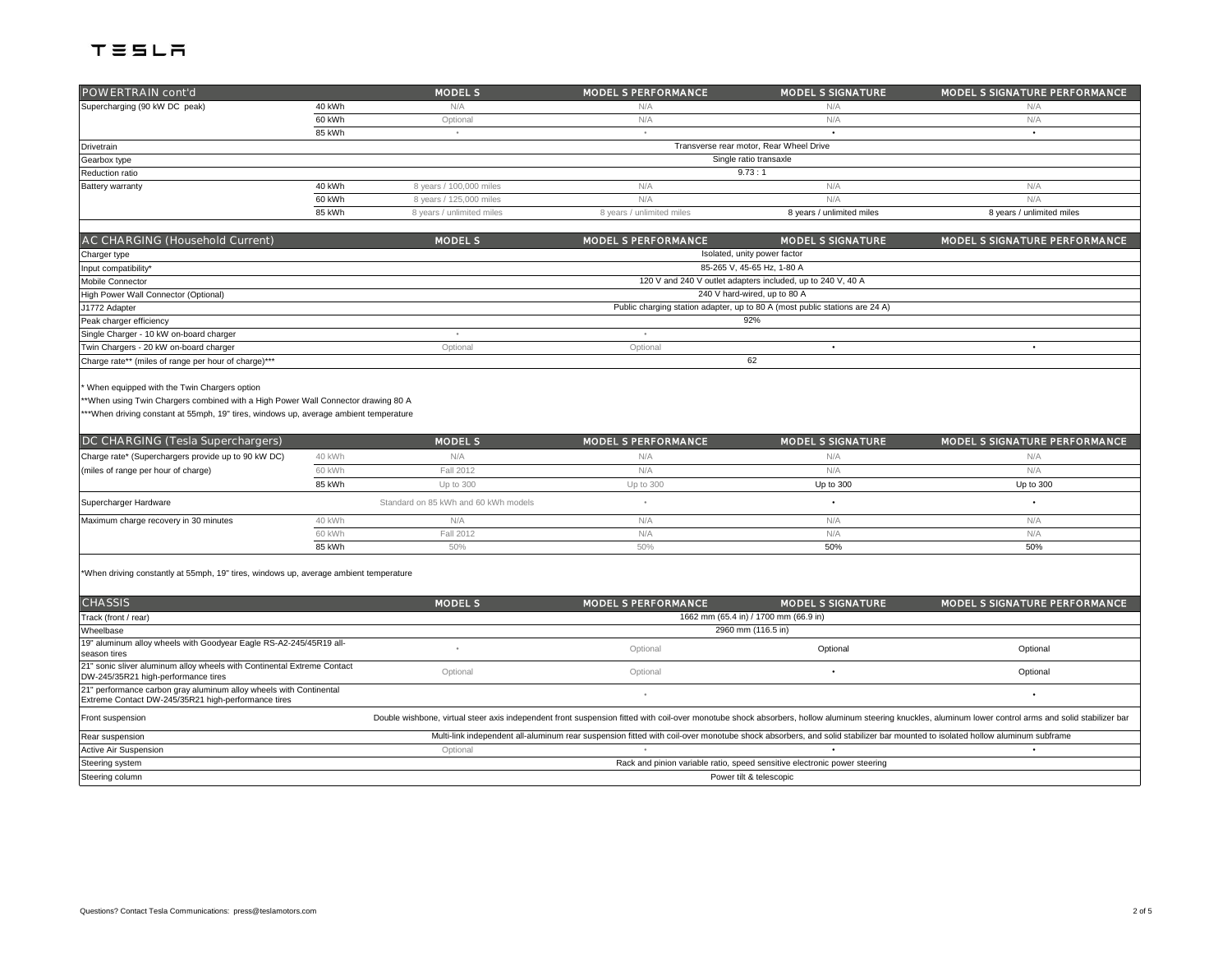| CHASSIS cont'd                             |        | <b>MODEL S</b> | <b>MODEL S PERFORMANCE</b>                                                                                                       | <b>MODEL S SIGNATURE</b>                                             | MODEL S SIGNATURE PERFORMANCE |  |  |
|--------------------------------------------|--------|----------------|----------------------------------------------------------------------------------------------------------------------------------|----------------------------------------------------------------------|-------------------------------|--|--|
| Steering wheel turns, lock-to-lock         |        |                | 2.45                                                                                                                             |                                                                      |                               |  |  |
| Steering ratio (Overall ratio)             |        |                |                                                                                                                                  | 13:1                                                                 |                               |  |  |
| 37 ft<br>Turning diameter, curb-to-curb    |        |                |                                                                                                                                  |                                                                      |                               |  |  |
| Braking system                             |        |                | Anti-lock disc brakes (ABS) with electronic brake force distribution and secondary caliper electronically actuated parking brake |                                                                      |                               |  |  |
| Front brakes                               |        |                |                                                                                                                                  | Aluminum 4 piston fixed caliper with 355 mm x 32 mm ventilated rotor |                               |  |  |
| Rear brakes                                |        |                |                                                                                                                                  | Aluminum 4 piston fixed caliper with 365 mm x 28 mm ventilated rotor |                               |  |  |
| Electronic stability control               |        |                |                                                                                                                                  |                                                                      |                               |  |  |
| <b>Traction control</b>                    |        | $\sim$         | ٠                                                                                                                                | $\bullet$                                                            |                               |  |  |
| Sport-tuned traction and stability control |        |                | $\sim$                                                                                                                           |                                                                      |                               |  |  |
|                                            |        |                |                                                                                                                                  |                                                                      |                               |  |  |
| RANGE*                                     |        | <b>MODEL S</b> | <b>MODEL S PERFORMANCE</b>                                                                                                       | <b>MODEL S SIGNATURE</b>                                             | MODEL S SIGNATURE PERFORMANCE |  |  |
| EPA Range*                                 | 40 kWh | Winter 2012    | N/A                                                                                                                              | N/A                                                                  | N/A                           |  |  |
|                                            | 60 kWh | Fall 2012      | N/A                                                                                                                              | N/A                                                                  | N/A                           |  |  |
|                                            | 85 kWh | 265 miles      | 265 miles                                                                                                                        | 265 miles                                                            | 265 miles                     |  |  |
| MPGe*(city / highway / combined)           | 40 kWh | Winter 2012    | N/A                                                                                                                              | N/A                                                                  | N/A                           |  |  |
|                                            | 60 kWh | Fall 2012      | N/A                                                                                                                              | N/A                                                                  | N/A                           |  |  |
|                                            | 85 kWh | 88 / 90 / 89   | 88 / 90 / 89                                                                                                                     | 88 / 90 / 89                                                         | 88 / 90 / 89                  |  |  |
| EPA emissions rating                       |        |                |                                                                                                                                  | ZEV                                                                  |                               |  |  |
| Estimated Range at 55 mph                  | 40 kWh | 160 miles      | N/A                                                                                                                              | N/A                                                                  | N/A                           |  |  |

60 kWh 230 miles N/A N/A N/A 85 kWh 300 miles 300 miles 300 miles 300 miles 300 miles 300 miles 300 miles 300 miles 300 miles 300 miles 300 miles

\*Based on 2012 EPA fuel economy methods with 5-cycle test. Actual mileage will vary for many reasons, including driving conditions and how the vehicle is driven and maintained.

[Link to Tesla's blog about efficiency & range: http://www.tesla](http://www.teslamotors.com/blog/model-s-efficiency-and-range)motors.com/blog/model-s-efficiency-and-range

| <b>BODY</b>                                                                                                                 | <b>MODEL S</b>          | <b>MODEL S PERFORMANCE</b> | <b>MODEL S SIGNATURE</b> | MODEL S SIGNATURE PERFORMANCE |
|-----------------------------------------------------------------------------------------------------------------------------|-------------------------|----------------------------|--------------------------|-------------------------------|
| Lightweight aluminum body reinforced with high-strength, boron steel<br>elements                                            |                         |                            |                          |                               |
| UV and infrared blocking safety glass windshield                                                                            |                         |                            |                          |                               |
| Rain-sensing, adjustable-speed windshield wipers                                                                            |                         |                            |                          |                               |
| Frameless, tempered safety glass front windows                                                                              |                         |                            |                          |                               |
| Solar-absorbing, laminated safety glass rear window with defroster                                                          |                         |                            |                          |                               |
| Flush-mounted door handles                                                                                                  |                         |                            |                          |                               |
| Manual-folding side mirrors                                                                                                 |                         |                            |                          |                               |
| Exterior carbon fiber accents                                                                                               |                         |                            |                          |                               |
| Aluminum roof                                                                                                               | Black or Body Colored   | Black or Body Colored      | Black or Body Colored    | Black or Body Colored         |
| All Glass Panoramic Roof                                                                                                    | Optional                | Optional                   | Optional                 | Optional                      |
| Bi-functional halogen headlights with automatic on/off, LED front turn, park<br>and LED daytime running lights (DRLs)       |                         |                            |                          |                               |
| Bi- functional high intensity Xenon headlamps                                                                               | Optional (Tech Package) | Optional (Tech Package)    |                          |                               |
| LED front fog lamps, with steering-activated LED cornering lights                                                           | Optional (Tech Package) | Optional (Tech Package)    |                          |                               |
| Feature backlit, turn side-repeator lamps, LED front and rear side-marker<br>lights, fascia- mounted rear reflex reflectors |                         |                            |                          |                               |
| Electrochromatic side mirrors                                                                                               | Optional (Tech Package) | Optional (Tech Package)    |                          |                               |
| LED rear taillights (stop/turn/ tail) and high-mounted LED stop lamp                                                        |                         |                            |                          |                               |
| Liftgate mounted LED tail and LED back up lamps                                                                             |                         |                            |                          |                               |
|                                                                                                                             |                         |                            |                          |                               |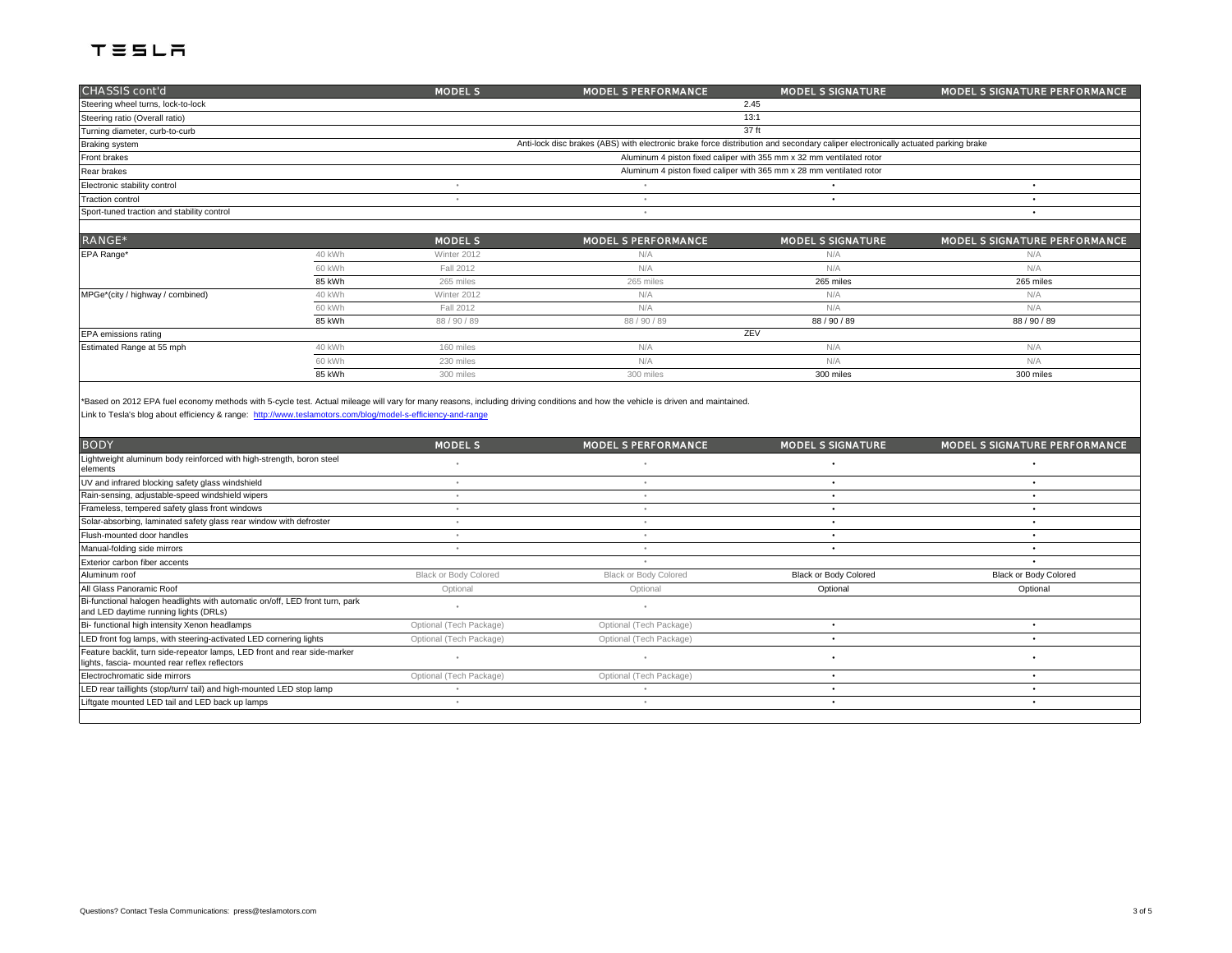| <b>INTERIOR</b>                                                                                               | <b>MODEL S</b>                                                                                           | <b>MODEL S PERFORMANCE</b>                                                                           | <b>MODEL S SIGNATURE</b>                                         | MODEL S SIGNATURE PERFORMANCE                                                                     |
|---------------------------------------------------------------------------------------------------------------|----------------------------------------------------------------------------------------------------------|------------------------------------------------------------------------------------------------------|------------------------------------------------------------------|---------------------------------------------------------------------------------------------------|
| 8-way, power adjustable front seats                                                                           |                                                                                                          |                                                                                                      |                                                                  |                                                                                                   |
| 12-way, power adjustable, heated front seats driver's side memory                                             |                                                                                                          | ٠                                                                                                    | $\bullet$                                                        | $\bullet$                                                                                         |
| Surfaces and seating                                                                                          | Finely appointed interior features<br>hand-wrapped surfaces of cloth<br>and synthetic leather materials. | Nappa leather seats with contrast piping<br>and Alcantara bolsters.<br>Extensive leather throughout. | Perforated Nappa leather seats.<br>Extensive leather throughout. | Nappa leather seats with contrast piping and Alcantara<br>bolsters. Extensive leather throughout. |
| Piano black décor accents                                                                                     | ٠                                                                                                        | $\circ$                                                                                              | ٠                                                                | $\bullet$                                                                                         |
| Center armrest with two cup holders                                                                           | ٠                                                                                                        | $\bullet$                                                                                            | ٠                                                                | $\bullet$                                                                                         |
| Open center console storage area                                                                              | ٠                                                                                                        | ٠                                                                                                    | $\bullet$                                                        | $\bullet$                                                                                         |
| Metal interior door handles                                                                                   | ٠                                                                                                        | ٠                                                                                                    | ٠                                                                | $\bullet$                                                                                         |
| 60/40 split fold-down rear seatback                                                                           | ٠                                                                                                        | $\bullet$                                                                                            | ٠                                                                | $\bullet$                                                                                         |
| Parcel shelf                                                                                                  | Optional                                                                                                 | Optional                                                                                             | ٠                                                                |                                                                                                   |
| Built-in rear-facing child seats*                                                                             | Optional                                                                                                 | Optional                                                                                             | Optional                                                         | Optional                                                                                          |
| *With 5 point seatbelt harnesses. Seats fold and tumble.                                                      |                                                                                                          |                                                                                                      |                                                                  |                                                                                                   |
| <b>COMFORT &amp; CONVENIENCE</b>                                                                              | <b>MODEL S</b>                                                                                           | <b>MODEL S PERFORMANCE</b>                                                                           | MODEL S SIGNATURE                                                | MODEL S SIGNATURE PERFORMANCE                                                                     |
| Keyless entry                                                                                                 | $\sim$                                                                                                   |                                                                                                      |                                                                  |                                                                                                   |
| Automatic keyless entry                                                                                       | Optional (Tech package)                                                                                  | Optional (Tech package)                                                                              | ٠                                                                |                                                                                                   |
| Driver seat detection sensor for start-stop functionality                                                     |                                                                                                          |                                                                                                      | ٠                                                                | $\bullet$                                                                                         |
| Cruise control                                                                                                | ٠                                                                                                        |                                                                                                      | ٠                                                                | $\bullet$                                                                                         |
| Standard-definition back-up camera                                                                            |                                                                                                          |                                                                                                      |                                                                  |                                                                                                   |
| High-definition back-up camera                                                                                | Optional (Tech package)                                                                                  | Optional (Tech package)                                                                              | ٠                                                                | $\bullet$                                                                                         |
| Manual rear liftgate                                                                                          |                                                                                                          |                                                                                                      |                                                                  |                                                                                                   |
| Power rear liftgate                                                                                           | Optional (Tech package)                                                                                  | Optional (Tech package)                                                                              | ٠                                                                | $\bullet$                                                                                         |
| Power windows featuring one-touch up/down with resistance reversing to<br>protect against pinched fingers     |                                                                                                          |                                                                                                      | ٠                                                                |                                                                                                   |
| Micro-filter ventilation system with replaceable filters                                                      | $\alpha$                                                                                                 | ٠                                                                                                    | ٠                                                                | $\bullet$                                                                                         |
| Front LED map lights                                                                                          | $\alpha$                                                                                                 | ٠                                                                                                    | ٠                                                                | $\bullet$                                                                                         |
| Front sun visors with mirrors                                                                                 | $\epsilon$                                                                                               | $\epsilon$                                                                                           | $\bullet$                                                        | $\bullet$                                                                                         |
| Fully trimmed frunk and rear cargo area with keyless open                                                     | ٠                                                                                                        | ٠                                                                                                    | $\bullet$                                                        | $\bullet$                                                                                         |
| 12V power outlet                                                                                              | ٠                                                                                                        | ٠                                                                                                    | $\bullet$                                                        | $\bullet$                                                                                         |
| Automatic climate control with dual-zone temperature settings, air<br>distribution controls and recirculation |                                                                                                          | ٠                                                                                                    | ٠                                                                | $\bullet$                                                                                         |
| Glove compartment                                                                                             | $\bullet$                                                                                                | $\bullet$                                                                                            | ٠                                                                | $\bullet$                                                                                         |
| Dual-front USB ports for media and power                                                                      | $\alpha$                                                                                                 |                                                                                                      | ٠                                                                | $\bullet$                                                                                         |
| Homelink                                                                                                      | Optional (Tech package)                                                                                  | Optional (Tech package)                                                                              | ٠                                                                | $\bullet$                                                                                         |
|                                                                                                               |                                                                                                          |                                                                                                      |                                                                  |                                                                                                   |